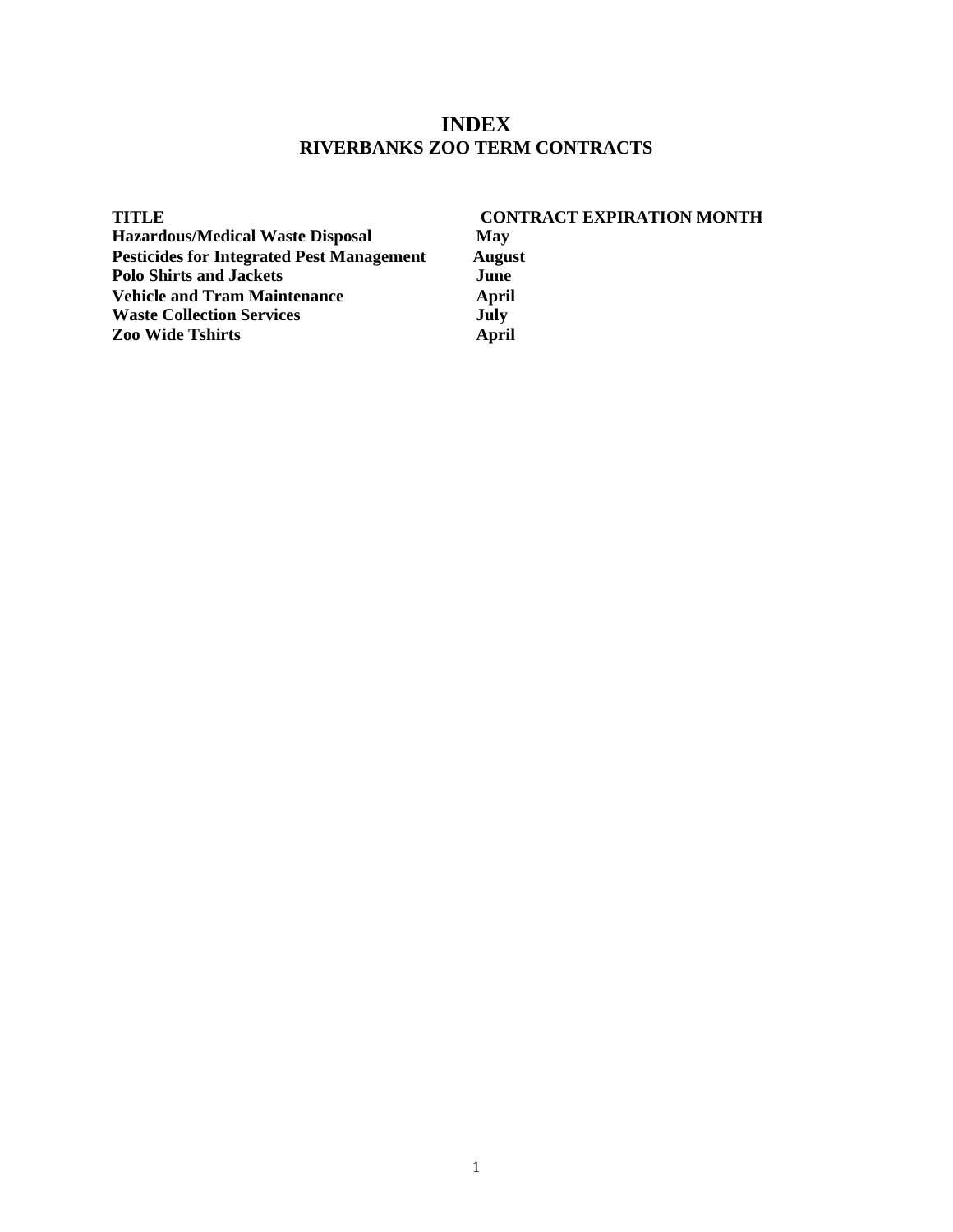# **CONTRACT FOR HAZARDOUS/INFECTIOUS MEDICAL WASTE**

Contract Period: May 25, 2014 through May 25, 2015

VENDOR: Stericycle 4010 Commercial Drive Northbrook, IL 60062

| <b>CONTACT PERSON:</b>   | <b>Haley Staples</b>                                                                     |
|--------------------------|------------------------------------------------------------------------------------------|
| <b>TELEPHONE NUMBER:</b> | 866-783-7422                                                                             |
| <b>FAX NUMBER:</b>       | 800-883-9524                                                                             |
| <b>CONTRACT NUMBER:</b>  | C13001-04/23/13                                                                          |
| <b>EFFECTIVE DATE:</b>   | May 25, 2013                                                                             |
| FINAL EXPIRATION DATE:   | May 24, 2018                                                                             |
| <b>CONTRACT TERM:</b>    | One $(1)$ year with the option to extend four $(4)$ additional one $(1)$ year<br>periods |
| TERMS:                   | <b>Net 30</b>                                                                            |
| <b>DESCRIPTION:</b>      | <b>UNIT PRICE</b>                                                                        |
| 01<br>Each               | \$38.00<br>Hazardous Medical Waste Pickup per box                                        |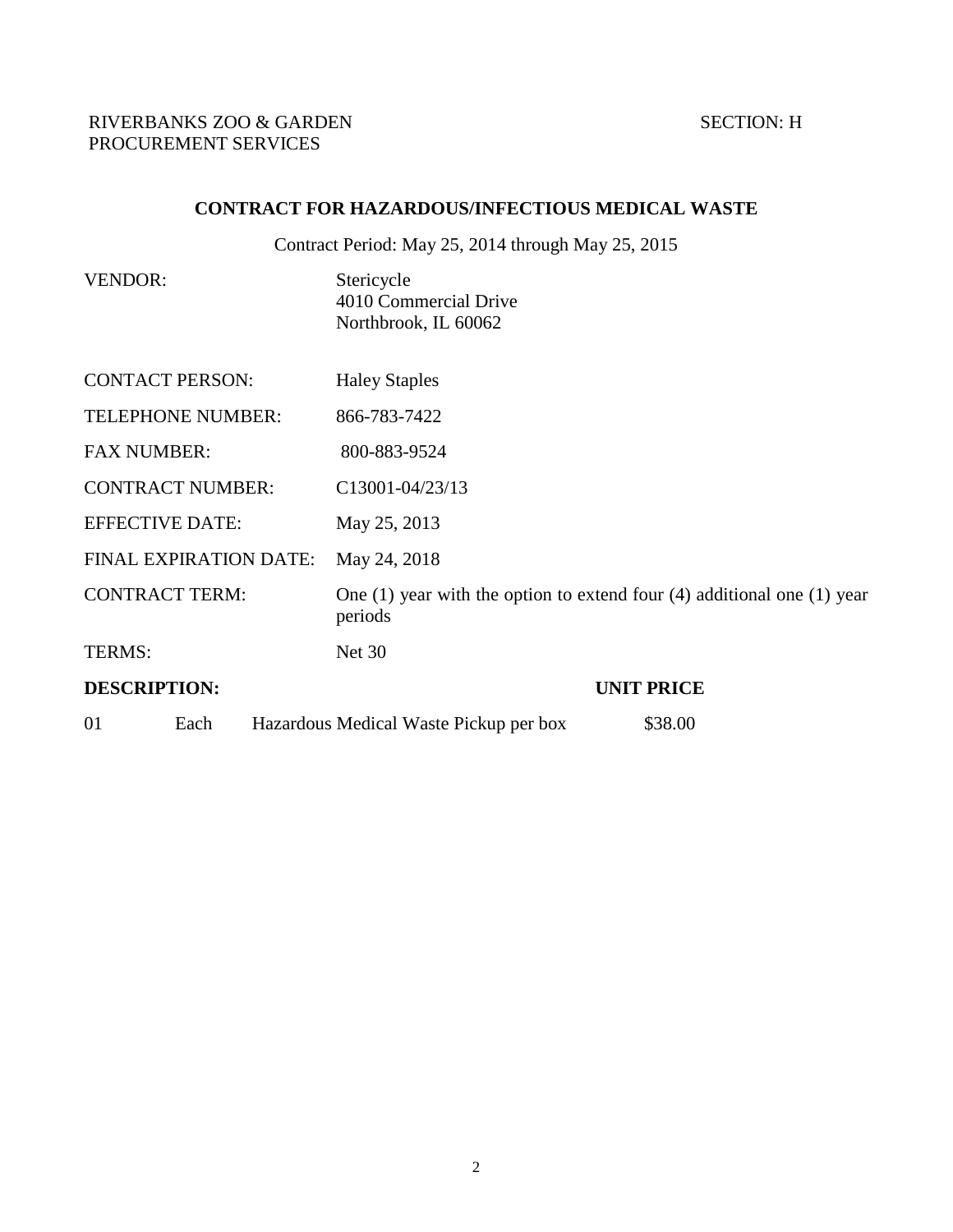# **CONTRACT FOR PESTICIDES FOR PEST MANAGEMENT PROGRAM**

Contract Period: August 30, 2013 through August 29, 2014

| <b>VENDOR:</b>                | Univar, USA<br>5051-D LB McLeod Road<br>Orlando, FL 32811                                |
|-------------------------------|------------------------------------------------------------------------------------------|
| <b>CONTACT PERSON:</b>        | <b>Judy Sparkman</b>                                                                     |
| TELEPHONE NUMBER:             | 407-843-2611                                                                             |
| <b>FAX NUMBER:</b>            | 407-649-8433                                                                             |
| <b>CONTRACT NUMBER:</b>       | C14001-08/09/13                                                                          |
| <b>EFFECTIVE DATE:</b>        | August 30, 2013                                                                          |
| <b>FINAL EXPIRATION DATE:</b> | August 29, 2013                                                                          |
| <b>CONTRACT TERM:</b>         | One $(1)$ year with the option to extend four $(4)$ additional one $(1)$ year<br>periods |
|                               |                                                                                          |

TERMS: Net 30

| <b>ITEM</b>    | QTY | U/M  | <b>DESCRIPTION</b>                      | <b>TOTAL (OST</b> |
|----------------|-----|------|-----------------------------------------|-------------------|
|                | 1   | Each | Advion Fire Ant Bait 2 lb granular      | 30.96             |
| 1A             | 1   | Each | Advion Fire Ant Bait Granular, 12 lbs.  | 123.96            |
| 2              | 1   | Each | Extinguish Plus, 1 lb Jar               | 9.75              |
| 2A             | 1   | Each | Extinguish Plus, 4.5 lb Jug             | 38.12             |
| 2B             | 1   | Each | Extinguish Plus, 25 lb Bag              | 171.25            |
| 3              | 1   | Each | Advion Ant Bait Arena, 1 bag of 30      | 21.65             |
| 3A             | 1   | Each | Advion Ant Bait Arena, 1 case of 4 bags | 86.20             |
| $\overline{4}$ | 1   | Each | CB Borid Acid Dust, 1 lb jar            | 9.20              |
| 4Α             | 1   | Each | CB Borid Acid Dust, 25 lb bucket        | 100.50            |
| 5              | 1   | Each | Detex Blox, 8.8 Lb bucket               | 29.60             |
| 6              | 1   | Each | First Strike Soft Bait, 8 lb pail       | 112.86            |
| 6A             | 1   | Each | First Strike Soft Bait, 16 lb pail      | 93.60             |
| 7              | 1   | Each | Gentrol Aerosol IGR-16, 1 can           | 9.60              |
| 7A             | 1   | Each | Gentrol Aerosol IGR-16, 1 case of 12    | 111.24            |
| 7B             | 1   | Each | Gentrol Point Source, 20 stations       | 24.23             |
| 7C             | 1   | Each | Gentrol Point Source, 1 case of 6       | 140.45            |
| 7D             | 1   | Each | Gentrol IGR Concentrate, 1 oz. bottle   | 47.00             |
| 7E             | 1   | Each | Gentrol IGR Concentrate, 1 case of 10   | 454.50            |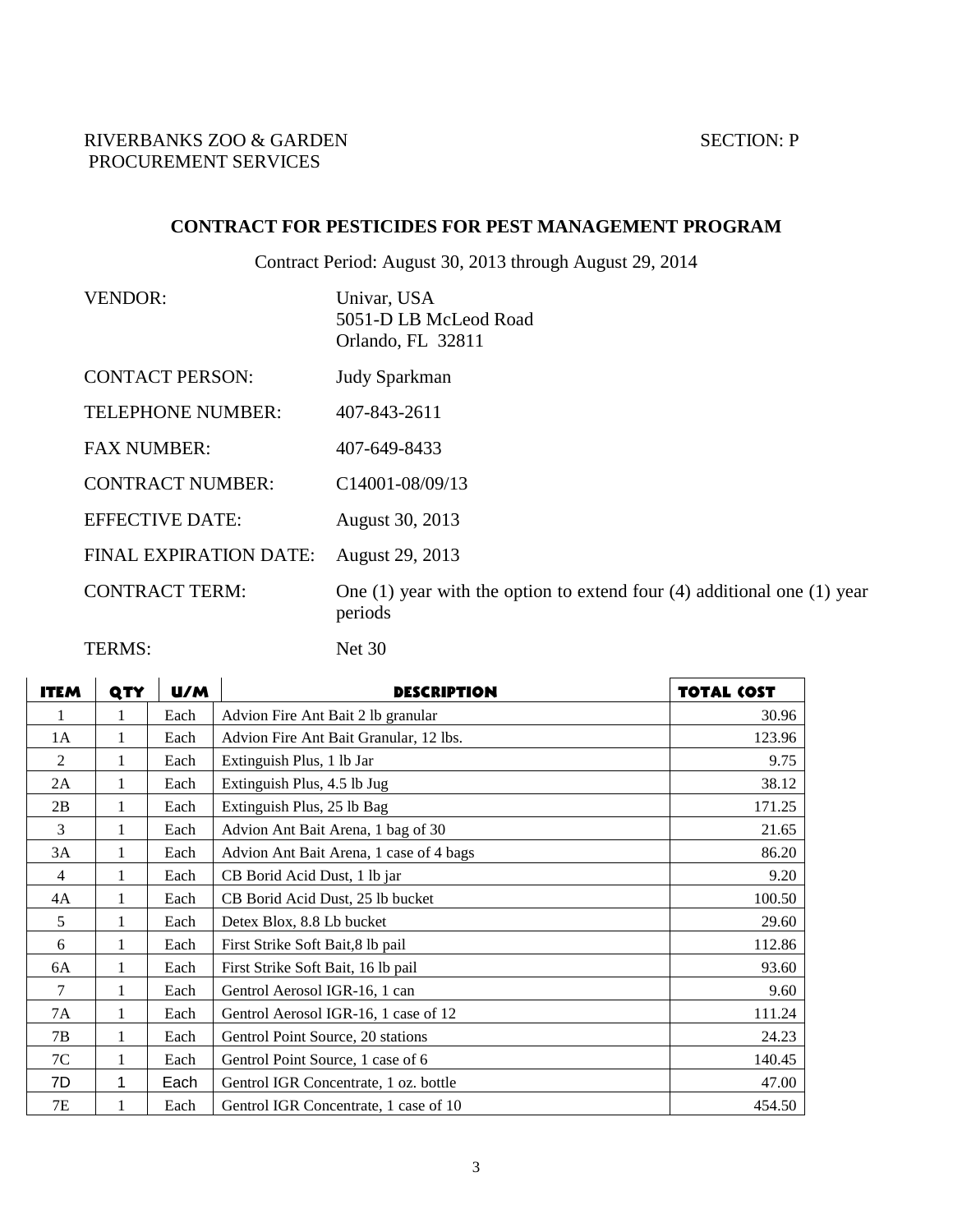| 7F        | 1 | Each | Gentrol IGR Concentrate, 16 oz pint                            | 66.65  |
|-----------|---|------|----------------------------------------------------------------|--------|
| 7G        | 1 | Each | Gentrol IGR Concentrate, 1 case of 6                           | 386.40 |
| 8         |   | Each | Maxforce Granular Fly Bait, 5 lb pail                          | 36.75  |
| <b>8A</b> | 1 | Each | Maxforce Granular Fly Bait, 40 lb pail                         | 190.00 |
| 9         |   | Each | Maxforce Spot Fly Bait, .2 oz envelope                         | 5.75   |
| <b>9A</b> |   | Each | Maxforce Spot Fly Bait, 1 case of 50                           | 287.50 |
| 9B        |   | Each | Maxforce Spot Fly Bait, 16 oz bottle                           | 40.82  |
| 10        |   | Each | Maxforce Magnum Roach Gel, .33 gram syringe                    | 7.65   |
| 10A       | 1 | Each | Maxforce Magnum Roach Gel, case of 12 .33 gram syringes        | 91.80  |
| 11        | 1 | Each | Maxforce Roach Stations, bag of 72                             | 34.05  |
| 11a       |   | Each | Maxforce Roach Stations, case of 4 bags                        | 133.12 |
| 12        |   | Each | Maxforce Quantum Ant Bait, .423 oz bottle with 10 stations     | 20.90  |
| 12A       | 1 | Each | Maxforce Quantum Ant Bait, 12 .423 oz bottles and 120 stations | 250.80 |
| 13        |   | Each | InTice 10 Perimeter Bait, 1 lb bottle                          | 6.85   |
| 13A       |   | Each | InTice 10 Perimeter Bait, 4 lb bottle                          | 16.95  |
| 13B       | 1 | Each | InTice 10 Perimeter Bait, 10 lb bag                            | 15.60  |
| 13C       |   | Each | InTice 10 Perimeter Bait, case of 6 4lb bottles                | 66.00  |
| 14        | 1 | Each | Nuvan ProStrips, pack of 12                                    | 29.20  |
| 14A       | 1 | Each | Nuvan ProStrips, Large pack of 3                               | 21.05  |
| 15        |   | Each | Wasp Freeze, 17.5 aerosol can                                  | 6.88   |
| 15A       |   | Each | Wasp Freeze, 1 case of 12 aerosol cans                         | 81.00  |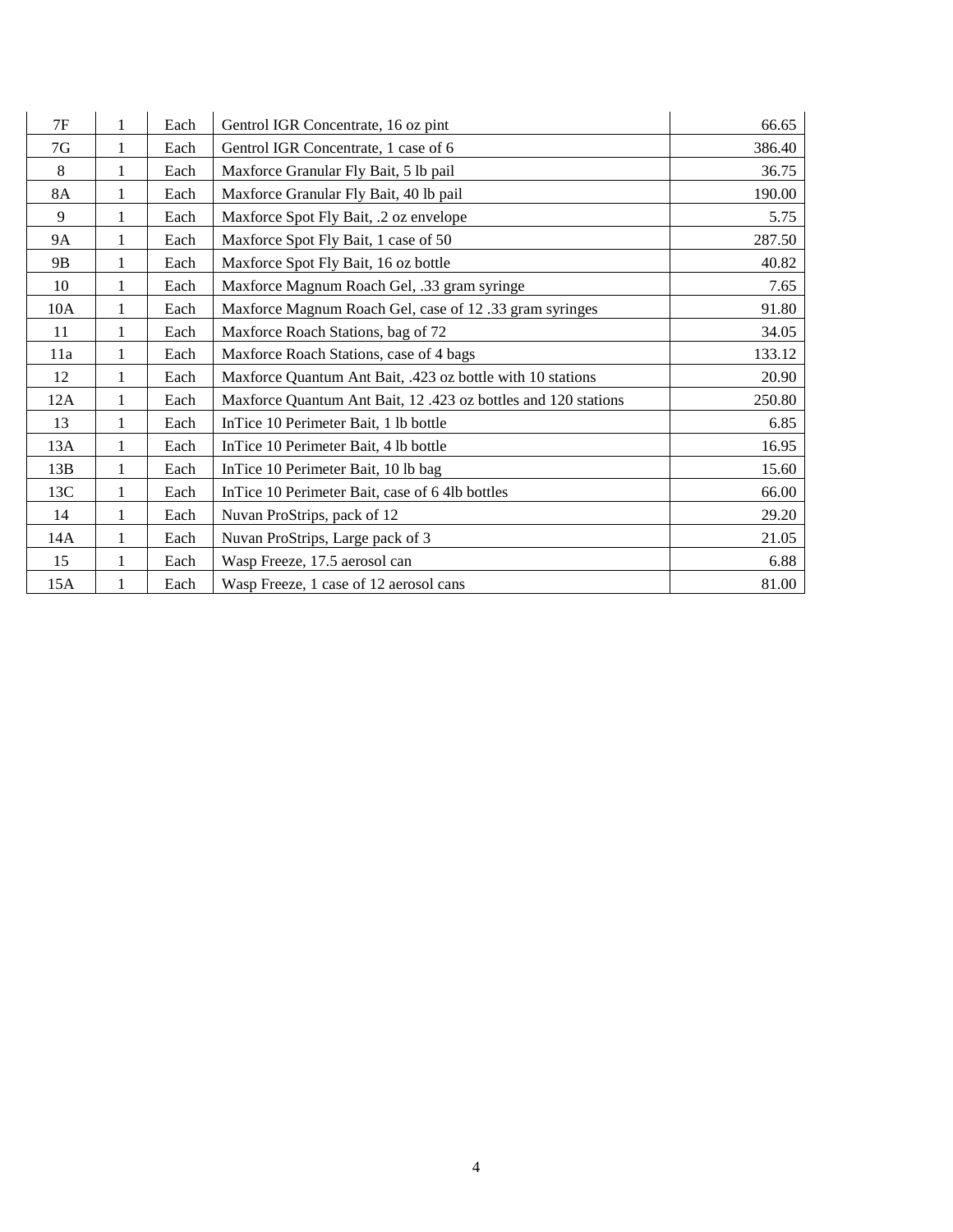### **CONTRACT FOR POLO SHIRTS & JACKETS**

Contract Period: June 23, 2014 through June 22, 2016

| <b>VENDOR:</b>                | Palmetto Apparel and Embroidery<br>111-B Arrowwood Road<br>Columbia, SC 29210             |
|-------------------------------|-------------------------------------------------------------------------------------------|
| <b>CONTACT PERSON:</b>        | Debbie Sproles                                                                            |
| TELEPHONE NUMBER:             | 803-331-0665                                                                              |
| EMAIL:                        | debbie@palmettoapparel.com                                                                |
| <b>CONTRACT NUMBER:</b>       | C14008-06/06/14                                                                           |
| <b>EFFECTIVE DATE:</b>        | June 23, 2014                                                                             |
| <b>FINAL EXPIRATION DATE:</b> | June 22, 2016                                                                             |
| <b>CONTRACT TERM:</b>         | Two $(2)$ year with the option to extend three $(3)$ additional one $(1)$ year<br>periods |

TERMS: Net 30

| <b>Item</b>    | Yearly<br><b>Estimated</b> |                                  |              |
|----------------|----------------------------|----------------------------------|--------------|
| $\#$           | Quantity                   | <b>Description</b>               | <b>Price</b> |
|                |                            |                                  |              |
| $\mathbf{1}$   |                            | Port Authority K500, Men's Polo  |              |
|                | 90                         | <b>Small-X-Large</b>             | \$11.20      |
|                | 15                         | 2X                               | \$12.20      |
|                | 5                          | 3X                               | \$13.20      |
|                | $\mathbf{1}$               | <b>4X</b>                        | \$13.20      |
| $\overline{2}$ |                            | Port Authority L500, Ladies Polo |              |
|                | 15                         | <b>Small-X-Large</b>             | \$11.20      |
|                | 6                          | 2X                               | \$12.20      |
|                | $\overline{2}$             | 3X                               | \$13.20      |
|                | $\mathbf{1}$               | <b>4X</b>                        | \$13.20      |
| 3              |                            | Port Authority L500 SVLS, Ladies |              |
|                | 15                         | Small-X-Large                    | \$11.90      |
|                | 5                          | 2X                               | \$12.90      |
|                | 1                          | 3X                               | \$13.90      |
|                | 1                          | 4X                               | \$13.90      |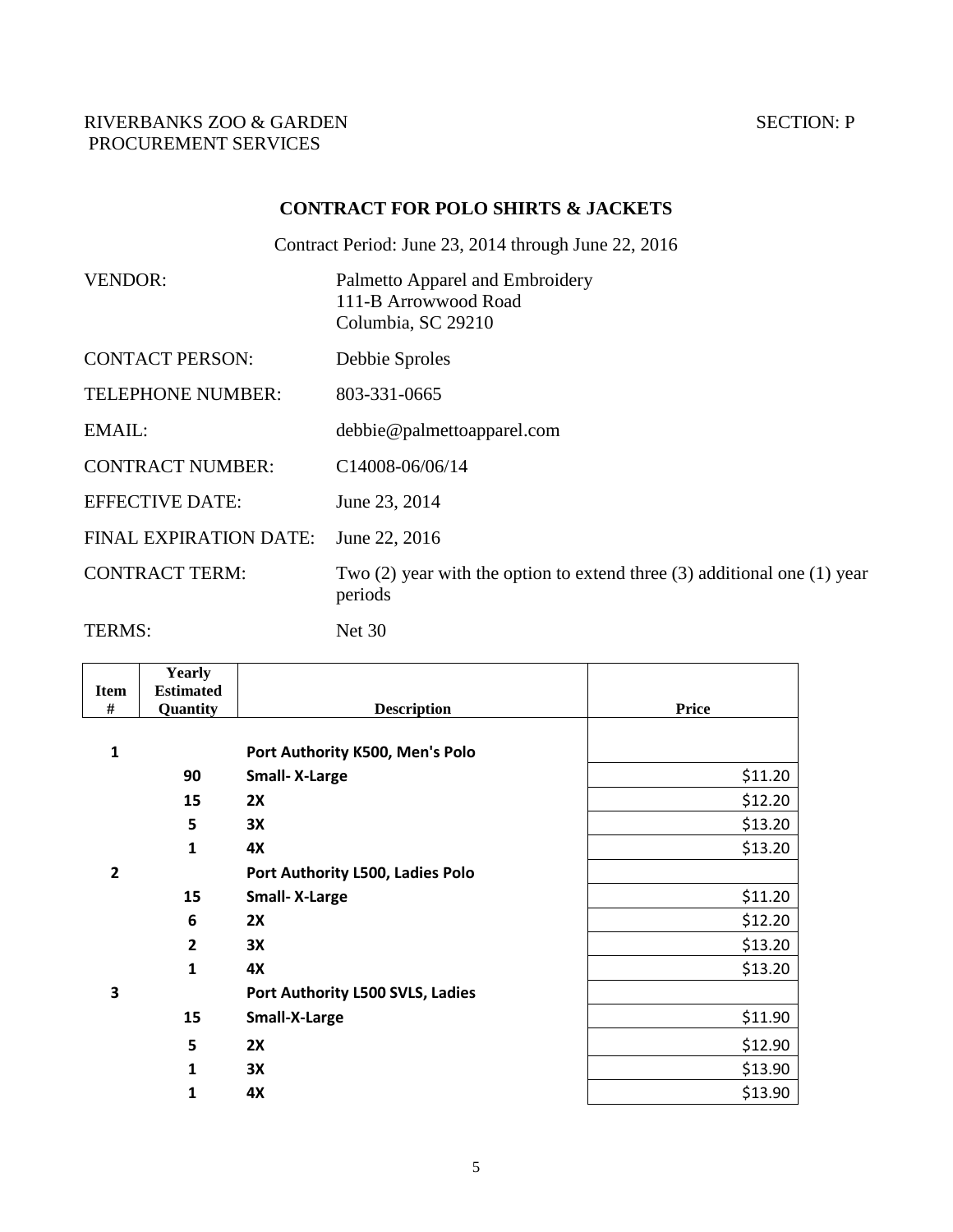| 4 |              | Port Authority K500, Men                       |         |
|---|--------------|------------------------------------------------|---------|
|   |              | Public Safety in white on back.                |         |
|   | 70           | <b>Small-X-Large</b>                           | \$11.20 |
|   | $\mathbf{1}$ | 2X                                             | \$12.20 |
|   |              | 33237 Dickies Fleece Lined Hooded Nylon        |         |
| 5 |              | Jacket                                         |         |
|   | 105          | <b>Small-X-Large</b>                           | \$27.55 |
|   | 4            | 2X                                             | \$29.55 |
|   | 3            | 3X                                             | \$29.55 |
|   | 1            | 4X                                             | \$29.55 |
| 6 |              | #IH61 InnerHarbor Micro Fleece Full Zip Jacket |         |
|   | 40           | <b>Small-X-Large</b>                           | \$18.80 |
|   | 1            | 2X                                             | \$18.80 |
|   | 1            | 3X                                             | \$18.80 |
|   | $\mathbf{1}$ | 4X                                             | \$18.80 |
|   |              |                                                |         |
|   | $\mathbf{1}$ | <b>Discount off Catalog</b>                    | 30.00%  |
| 7 | 1            | Price for an additional. location of logo      | \$3.00  |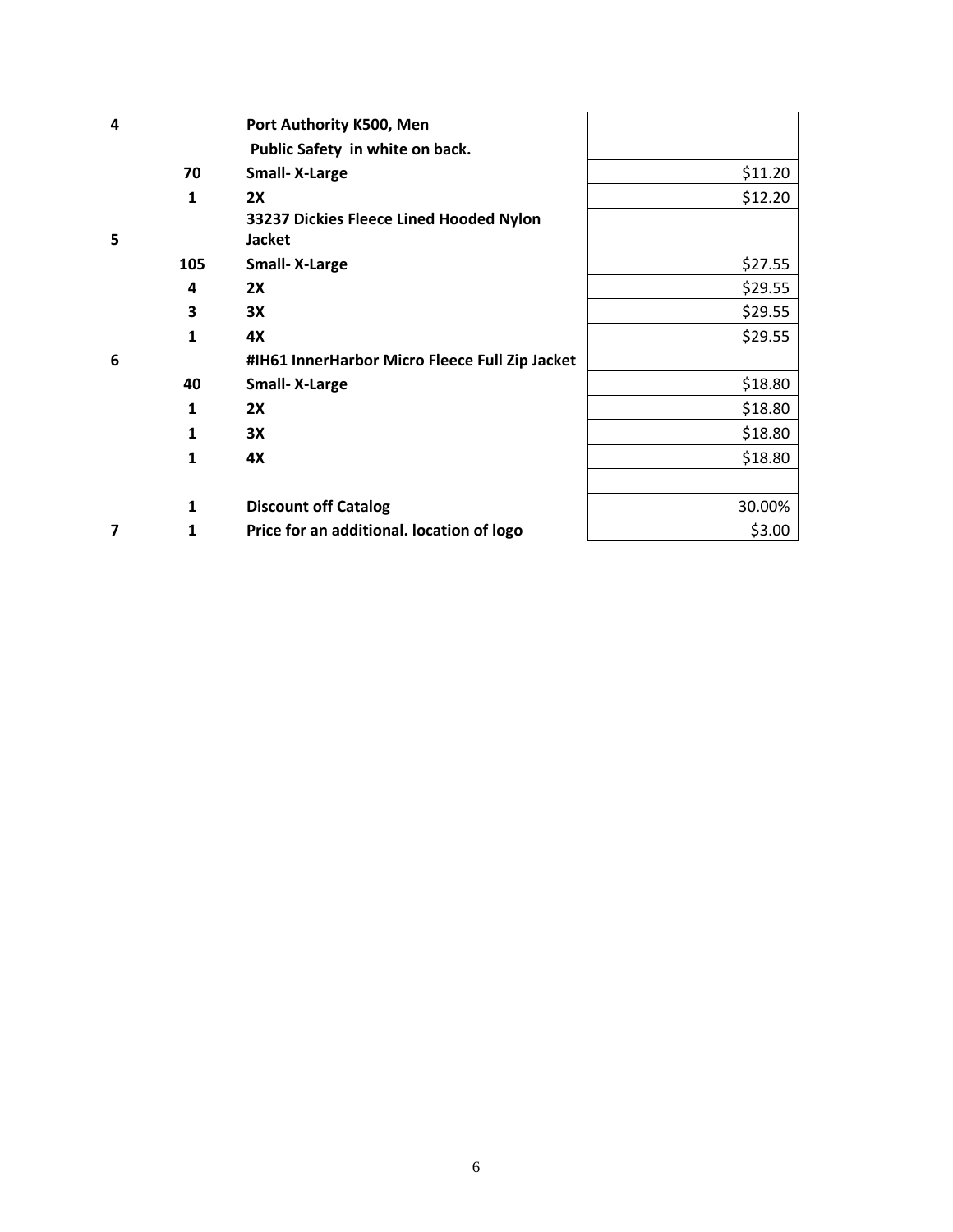### **CONTRACT FOR VEHICLE AND TRAM MAINTENANCE**

Contract Period: April 20, 2014 through April 19, 2016

| <b>VENDOR:</b>                | <b>Classic Ford</b><br>177 Greystone Blvd<br>Columbia, SC 29210                           |
|-------------------------------|-------------------------------------------------------------------------------------------|
| <b>CONTACT PERSON:</b>        | Dean Ray/Frank Walker                                                                     |
| <b>TELEPHONE NUMBER:</b>      | $(803)$ 779-3673                                                                          |
| EMAIL:                        | gdeanray@ymail.com or fwalker@millsautogroup.com                                          |
| <b>CONTRACT NUMBER:</b>       | $C14003-03/11/14$                                                                         |
| <b>EFFECTIVE DATE:</b>        | April 20, 2014                                                                            |
| <b>FINAL EXPIRATION DATE:</b> | April 19, 2016                                                                            |
| <b>CONTRACT TERM:</b>         | Two $(2)$ year with the option to extend three $(3)$ additional one $(1)$ year<br>periods |

| TERMS:                       |                                               | <b>Net 30</b>                                                      |         |                 |
|------------------------------|-----------------------------------------------|--------------------------------------------------------------------|---------|-----------------|
| <b>ITEM</b>                  | <b>QTY</b>                                    | <b>DESCRIPTION</b>                                                 |         | <b>TOTAL</b>    |
| <b>NUMBER</b>                | U/I                                           | <b>MFG/MDL/STK#</b>                                                |         | <b>PRICE</b>    |
|                              |                                               | Standard Oil Change/Filter/Lube per 3,500 miles or four (4) months |         |                 |
| 01                           | 01                                            | 2006 Dodge Caravan                                                 |         | \$46.03         |
| 02                           | 01                                            | 1993 Ford F-150 Truck                                              |         | \$46.03         |
| 03                           | 01                                            | 1999 Chevrolet Cargo Van                                           |         | \$46.03         |
| 04                           | 01                                            | Ford XLT 310A                                                      |         | \$46.03         |
| 05                           | 01                                            | 2000 Ford F-150 Truck                                              |         | \$46.03         |
| 06                           | 01                                            | 1999 Ford Ranger                                                   |         | \$46.03         |
| 07                           | 01                                            | 2000 Ford F-150 Truck                                              |         | \$46.03         |
| 08                           | 01                                            | 2002 Dodge Ram 1500                                                |         | \$46.03         |
| 09                           | 01                                            | 2001 Ford F350 Truck                                               |         | \$46.03         |
| 10                           | 01                                            | Ford F150 Crew Cab                                                 |         | \$46.03         |
| 11                           | 01                                            | <b>Additional Vehicle</b>                                          |         | \$46.03         |
| 11                           | 02                                            | 2013 E450 Chance Rides Sunliner II \$46.03                         |         | \$46.03         |
| 13                           | 03                                            | 2006 Tug Model MA 30-42                                            | \$46.03 | \$46.03         |
| <b>All Vehicles</b>          |                                               |                                                                    |         |                 |
| <b>Hourly Labor Rate</b>     |                                               |                                                                    |         | \$95.00         |
|                              | <b>Flat Rate for Preventative Maintenance</b> |                                                                    |         | \$95.00         |
|                              | Tire Rotation/Balance per tire                |                                                                    |         | \$45.00         |
| Tire Repairs (plug or patch) |                                               |                                                                    |         | \$24.95         |
| Discount off new tires       |                                               |                                                                    |         | \$10.00 ea tire |
|                              |                                               | Towing from Zoo Address to Proposers location                      |         | \$NA            |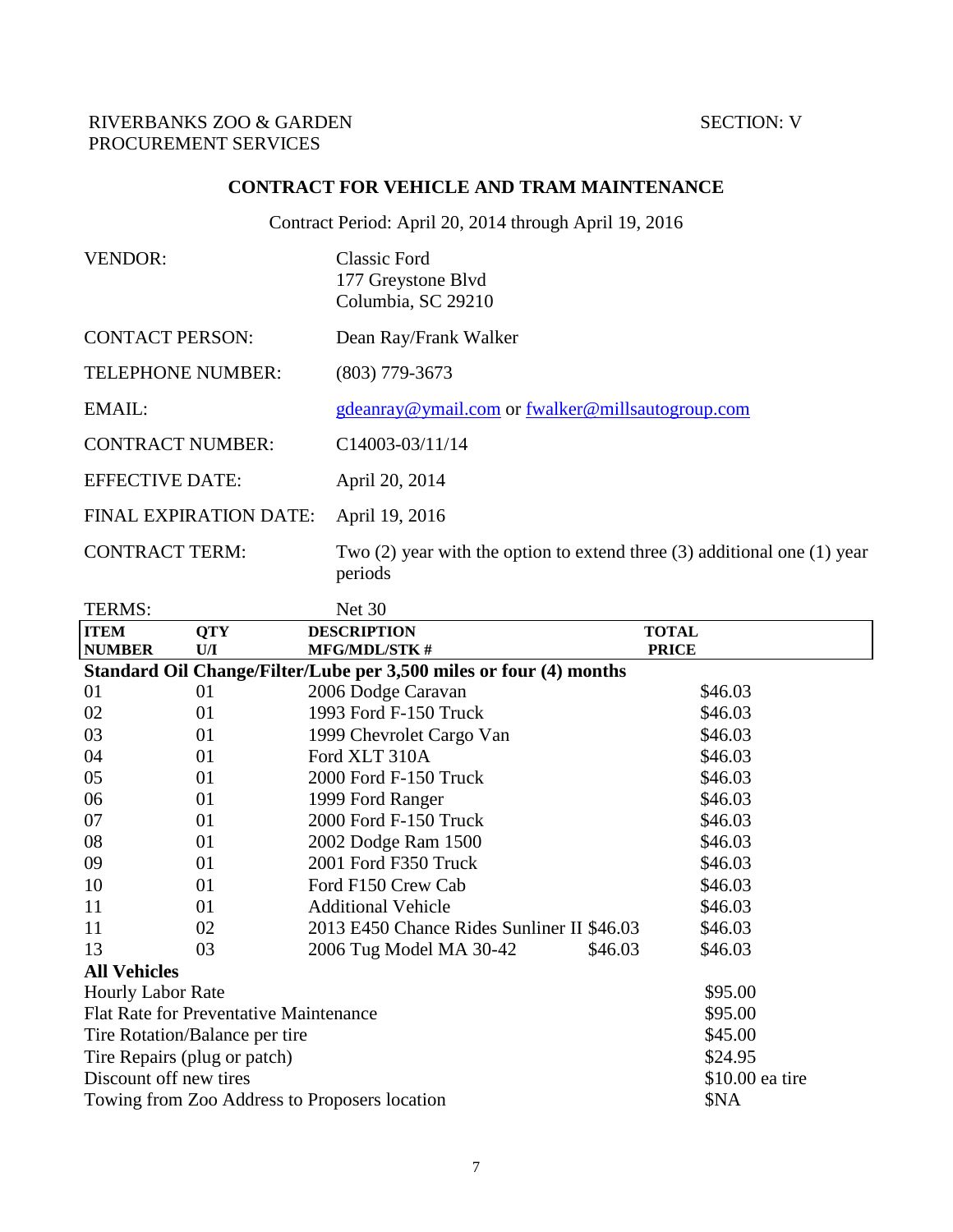# **CONTRACT FOR WASTE COLLECTION SERVICES**

Contract Period: July 1, 2014 through June 30, 2016

| VENDOR: | <b>Advanced Disposal</b> |
|---------|--------------------------|
|         | 49 Palmetto Court        |
|         | Gaston, SC 29053         |

| <b>CONTACT PERSON:</b>   | Caren Small                                                                               |
|--------------------------|-------------------------------------------------------------------------------------------|
| <b>TELEPHONE NUMBER:</b> | 803-256-7276                                                                              |
| <b>CONTRACT NUMBER:</b>  | $C14005 - 4/21/14$                                                                        |
| <b>EFFECTIVE DATE:</b>   | July 1, 2014                                                                              |
| FINAL EXPIRATION DATE:   | June 30, 2016                                                                             |
| <b>CONTRACT TERM:</b>    | One $(1)$ year with the option to extend three $(3)$ additional one $(1)$ year<br>periods |
| TERMS:                   | Net $30$                                                                                  |

| <b>ITEM</b><br><b>NUMBER</b> | <b>OTY</b><br>U/I |         | <b>DESCRIPTION</b><br><b>MFG/MDL/STK#</b>   | <b>TOTAL</b><br><b>PRICE</b> |
|------------------------------|-------------------|---------|---------------------------------------------|------------------------------|
| 01                           |                   | Monthly | 6 cubic yard pickup, 4 times per week       | \$884.00                     |
| 02                           |                   | Monthly | 8 cubic yard pickup, 4 times per week       | \$1,377.00                   |
| 03                           |                   | Monthly | Rental of 20 cubic yard container           | \$0.00                       |
| 04                           |                   | Each    | 20 cubic yard pickup, on-call               | \$225.00                     |
| 05                           |                   | Monthly | Additional 6 cubic yard service, 4 times wk | \$147.00                     |
| 06                           |                   | Monthly | Additional 8 cubic yard service, 4 times wk | \$196.00                     |

#### **TOTAL: \$2,829.00**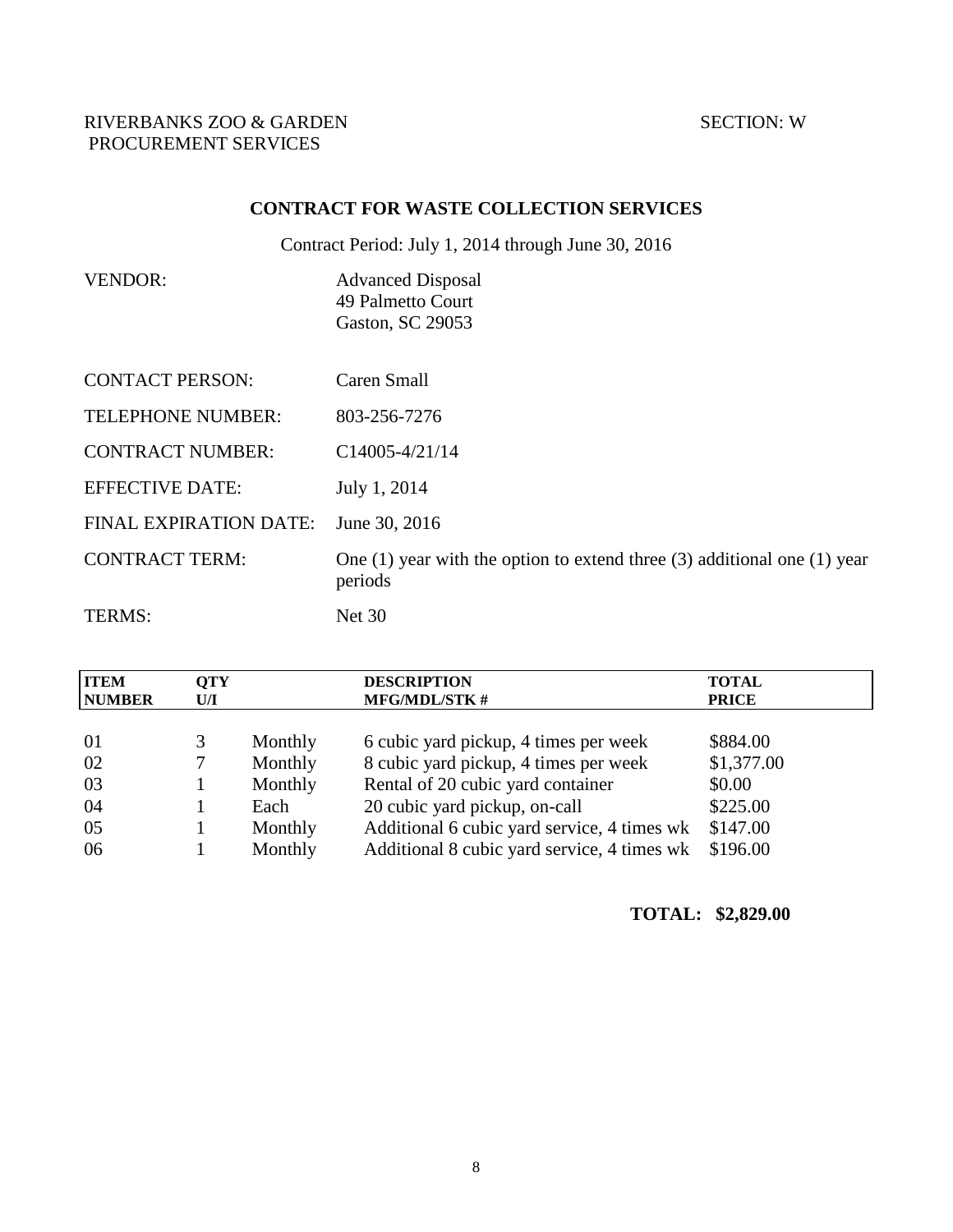RIVERBANKS ZOO & GARDEN SECTION: Z PROCUREMENT SERVICES

#### **CONTRACT FOR ZOO WIDE T-SHIRTS**

Contract Period: April 25, 2014 through April 24, 2016

VENDOR: Palmetto Apparel and Embroidery 111-B Arrowwood Road Columbia, SC 29210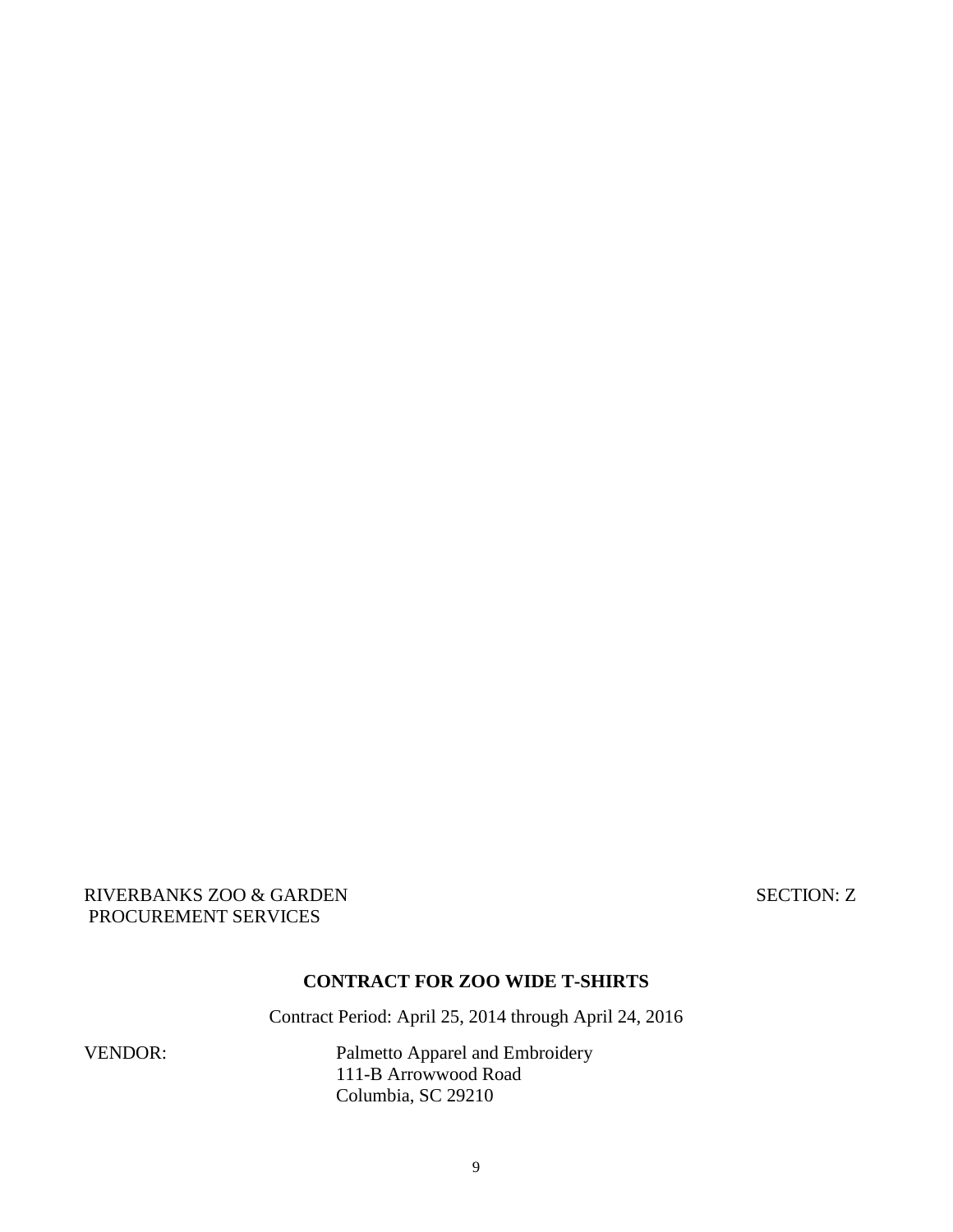| <b>CONTACT PERSON:</b>        | Debbie Sproles                                                                            |
|-------------------------------|-------------------------------------------------------------------------------------------|
| <b>TELEPHONE NUMBER:</b>      | 803-331-0665                                                                              |
| EMAIL:                        | debbie@palmettoapparel.com                                                                |
| <b>CONTRACT NUMBER:</b>       | $C14002 - 03/21/14$                                                                       |
| <b>EFFECTIVE DATE:</b>        | April 25, 2014                                                                            |
| <b>FINAL EXPIRATION DATE:</b> | April 24, 2016                                                                            |
| <b>CONTRACT TERM:</b>         | Two $(2)$ year with the option to extend three $(3)$ additional one $(1)$ year<br>periods |
| TERMS:                        | <b>Net 30</b>                                                                             |

|                | Yearly           |                                                      |              |
|----------------|------------------|------------------------------------------------------|--------------|
|                | <b>Estimated</b> |                                                      |              |
| Item#          | Quantity         | <b>Description</b>                                   | <b>Price</b> |
|                |                  | H5370 Hanes Kids' Comfort Blend ®                    |              |
| 1              | 1325             | <b>EcoSmart® Crewneck</b>                            |              |
|                |                  | White                                                | \$2.80       |
|                |                  | <b>Heathers</b>                                      | \$3.60       |
|                |                  | All other colors                                     | \$3.80       |
|                |                  | <b>H5170 Hanes Comfortblend EcoSmart Crewneck</b>    |              |
| $\overline{2}$ | 200              | <b>Tshirt</b>                                        |              |
|                |                  | White                                                | \$2.36       |
|                |                  | <b>Heathers</b>                                      | \$3.18       |
|                |                  | All other colors                                     | \$3.25       |
|                |                  | <b>H5170 Hanes Comfortblend EcoSmart Crewneck</b>    |              |
| 3              | 65               | <b>Tshirt</b>                                        |              |
|                |                  | White                                                | \$2.36       |
|                |                  | <b>Heathers</b>                                      | \$3.18       |
|                |                  | All other colors                                     | \$3.25       |
|                |                  | <b>H5170 Hanes Comfortblend EcoSmart Crewneck</b>    |              |
| 4              | 40               | <b>Tshirt</b>                                        |              |
|                |                  | White                                                | \$2.36       |
|                |                  | <b>Heathers</b>                                      | \$3.18       |
|                |                  | All other colors                                     | \$3.25       |
|                |                  |                                                      |              |
| Continued      |                  |                                                      |              |
|                |                  | H5370 Hanes Kids' Comfort Blend ® EcoSmart®          |              |
|                | 675              |                                                      |              |
| 5              |                  | <b>Crewneck (Glow in Dark Screen Print)</b><br>White |              |
|                |                  |                                                      | \$2.80       |
|                |                  | Heathers                                             | \$3.60       |
|                |                  | All other colors                                     | \$3.80       |
|                |                  | <b>H5170 Hanes Comfortblend EcoSmart Crewneck</b>    |              |
| 6              | 450              | <b>Tshirt (Glow in Dark Screen Print)</b>            |              |
|                |                  | White                                                | \$2.36       |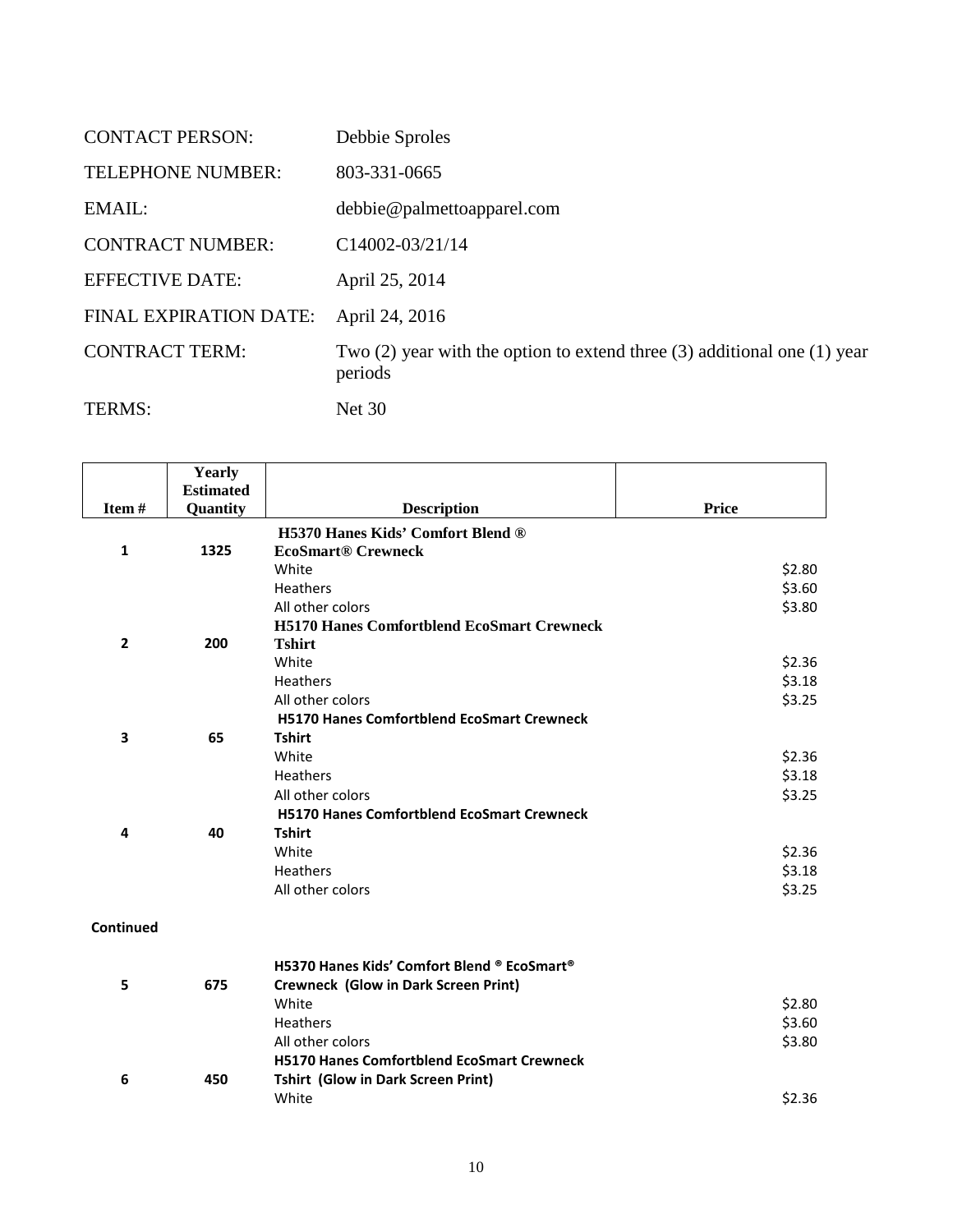|           |     | Heathers                                          | \$3.18  |
|-----------|-----|---------------------------------------------------|---------|
|           |     | All other colors                                  | \$3.25  |
|           |     | H5370 Hanes Kids' Comfort Blend ® EcoSmart®       |         |
| 7         | 15  | <b>Crewneck</b>                                   |         |
|           |     | White                                             | \$2.80  |
|           |     | Heathers                                          | \$3.60  |
|           |     | All other colors                                  | \$3.80  |
|           |     | <b>H5170 Hanes Comfortblend EcoSmart Crewneck</b> |         |
| 8         | 15  | <b>Tshirt</b>                                     |         |
|           |     | White                                             | \$2.36  |
|           |     | <b>Heathers</b>                                   | \$3.18  |
|           |     | All other colors                                  | \$3.25  |
|           |     | <b>H5170 Hanes Comfortblend EcoSmart Crewneck</b> |         |
| 9         | 75  | <b>Tshirt</b>                                     |         |
|           |     | White                                             | \$2.36  |
|           |     | <b>Heathers</b>                                   | \$3.18  |
|           |     | All other colors                                  | \$3.25  |
| 10        | 166 | <b>Guest Services-H4980 Hanes Nano Tshirt</b>     |         |
|           |     | White                                             | \$3.00  |
|           |     | <b>Heathers</b>                                   | \$3.65  |
|           |     | All other colors                                  | \$4.30  |
|           |     | <b>H5170 Hanes Comfortblend EcoSmart Crewneck</b> |         |
| 11        | 25  | <b>Tshirt</b>                                     |         |
|           |     | White                                             | \$2.36  |
|           |     | Heathers                                          | \$3.18  |
|           |     | All other colors                                  | \$3.25  |
|           |     | <b>H5170 Hanes Comfortblend EcoSmart Crewneck</b> |         |
| 12        | 125 | <b>Tshirt</b>                                     |         |
|           |     | White                                             | \$2.36  |
|           |     | <b>Heathers</b>                                   | \$3.18  |
|           |     | All other colors                                  | \$3.25  |
| 13        | 50  | H6319 Hanes Beefy T Long-Sleeve Tshirt            |         |
|           |     | White                                             | \$9.00  |
|           |     | <b>Heathers</b>                                   | \$10.55 |
|           |     | All other colors                                  | \$10.60 |
|           |     | HP160 Hanes Comfortblend EcoSmart Crewneck        |         |
| 14        | 40  | Swshirt                                           |         |
|           |     | White                                             | \$7.50  |
|           |     | Heathers                                          | \$9.00  |
|           |     | All other colors                                  | \$9.10  |
|           |     | <b>H5170 Hanes Comfortblend EcoSmart Crewneck</b> |         |
| 15        | 265 | T                                                 |         |
|           |     | White                                             | \$2.36  |
| Continued |     |                                                   |         |
|           |     | Heathers                                          | \$3.18  |
|           |     | All other colors                                  | \$3.25  |
|           |     | Sizes Adult 2X-Adult 3X                           | \$6.00  |
| 16        | 95  | H6319 Hanes Beefy T Long-Sleeve Tshirt            |         |
|           |     | White                                             | \$9.00  |
|           |     | Heathers                                          | \$10.55 |
|           |     | All other colors                                  | \$10.60 |
|           |     | Sizes Adult 2X-Adult 3X                           | \$13.00 |
|           |     |                                                   |         |